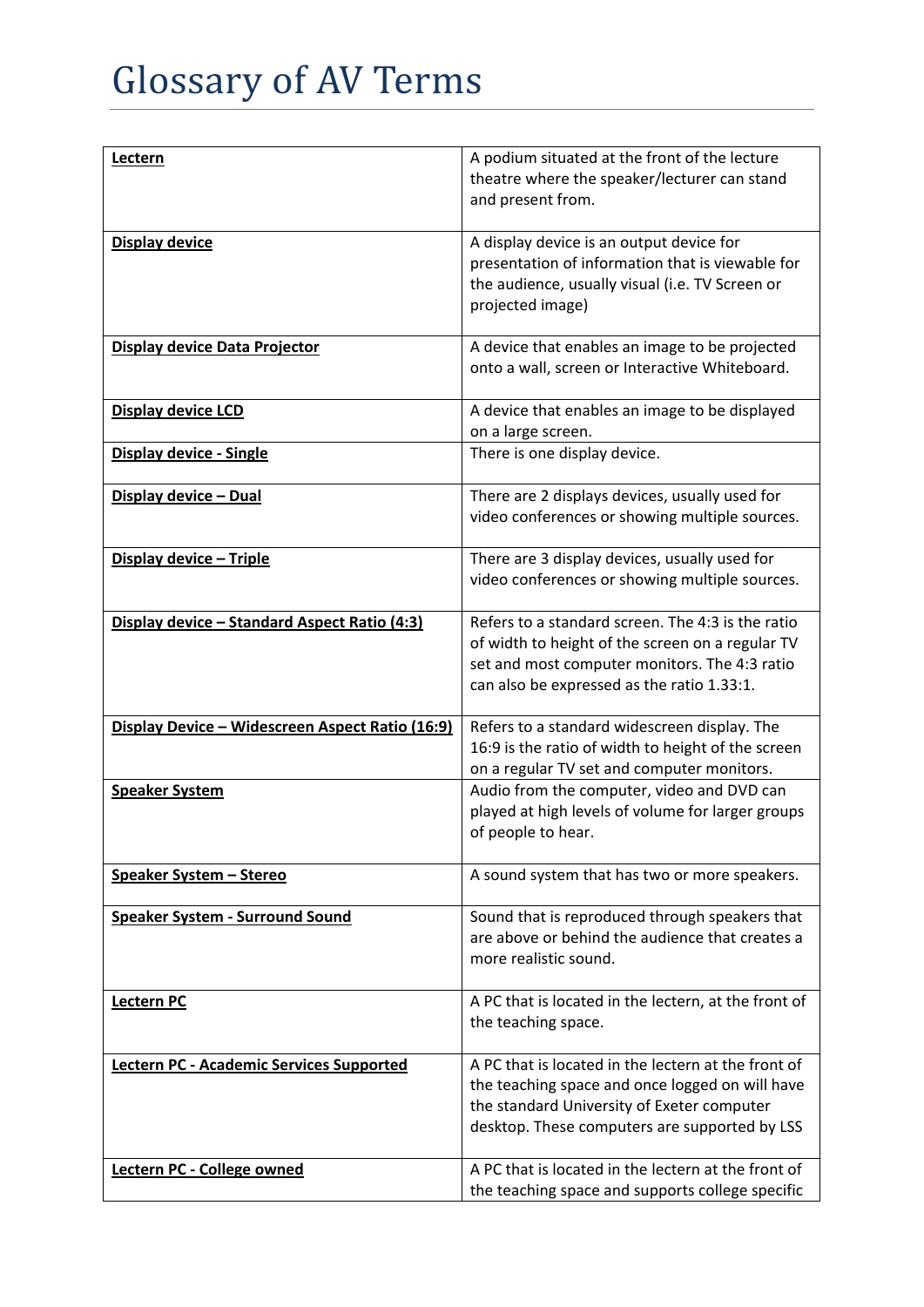|                                                    | software. These are not supported by LSS.                                                                                                                                                                                      |
|----------------------------------------------------|--------------------------------------------------------------------------------------------------------------------------------------------------------------------------------------------------------------------------------|
| <b>Lectern PC - PCMD Teaching Software</b>         | A PC that is located in the lectern at the front of<br>the teaching space and supports PCMD specific<br>software.                                                                                                              |
| <b>Laptop Connection</b>                           | Cables that can be used to link laptops to the<br>display system and reproduce the image via the<br>projector.                                                                                                                 |
| <b>Laptop Connection - VGA Connection</b>          | Abbreviation for Video Graphics Adaptor.<br>Standard analogue connection cable that links a<br>laptop to a display device                                                                                                      |
| <b>Laptop Connection - HDMI Connection</b>         | Abbreviation for High-Definition Multimedia<br>Interface. Digital connection that links a laptop<br>to a display device.                                                                                                       |
| <b>Desktop Visualizer</b>                          | A presentation tool that reproduces a digital<br>image to a display device when items are placed<br>under the camera. (A modern OHP).                                                                                          |
| <b>DVD Player</b>                                  | A device that plays Digital Video discs.                                                                                                                                                                                       |
| DVD Player - Region 2 DVD's Only                   | Region Codes are a DVD coding system enforced<br>by the movie industry that is intended to<br>preserve movie distribution rights and<br>agreements. Region 2 refers to Japan, Europe,<br>South Africa, Middle East, Greenland. |
| <b>DVD Player - All Region DVD's</b>               | The DVD player will play any region DVD.                                                                                                                                                                                       |
| <b>VHS Player</b>                                  | A device that plays VHS Videos                                                                                                                                                                                                 |
| <b>Blu-ray Player</b>                              | A device that plays Blu-ray Discs                                                                                                                                                                                              |
| Blu-ray Player - Region 2 DVD's Only               | Region Codes are a DVD coding system enforced<br>by the movie industry that is intended to<br>preserve movie distribution rights and<br>agreements. Region 2 refers to Japan, Europe,<br>South Africa, Middle East, Greenland. |
| Blu-ray Player - All region DVD's                  | The Blu-ray player will play any region DVD                                                                                                                                                                                    |
| <b>Recording Equipment</b>                         | Something on which sound or visual images can<br>been recorded.                                                                                                                                                                |
| Recording Equipment - Echo 360                     | A lecture capture device that records<br>PowerPoint and lecturer. This can then be placed<br>on ELE.                                                                                                                           |
| <b>Recording Equipment - Video Recording (DVD)</b> | A lecture can be recorded and placed on DVD.                                                                                                                                                                                   |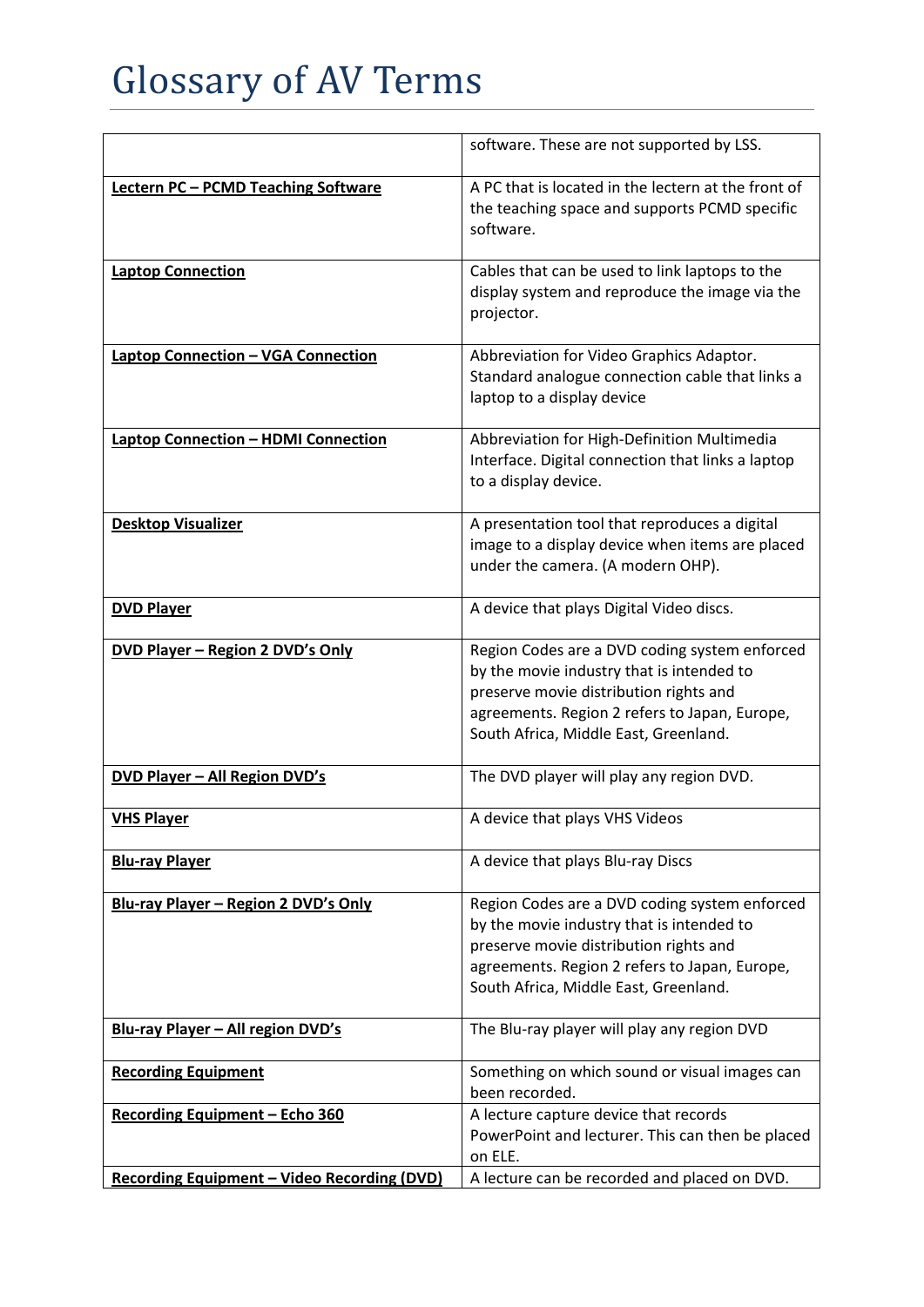| <b>Standard Video Conferencing</b>                     | Conducting a conference between two or more<br>participants at different sites by using computer<br>networks to transmit audio and video data.                                                                                           |
|--------------------------------------------------------|------------------------------------------------------------------------------------------------------------------------------------------------------------------------------------------------------------------------------------------|
| <b>HD Video Conferencing</b>                           | Conducting a conference between two or more<br>participants at different sites by using computer<br>networks to transmit high definition audio and<br>video data.                                                                        |
| <b>Telematics Video Conferencing</b>                   | A type of video conferencing to transmit lectures<br>between two or more sites (e.g. Peninsula<br>College of Medicine & Dentistry at St.Luke's &<br>University of Plymouth) using computer<br>networks to transmit audio and video data. |
| <b>Access Grid Video Conferencing</b>                  | Access Grid can be used as an advanced type of<br>videoconferencing facility that allows<br>participants from multiple locations on the<br>Internet to interact in real time.                                                            |
| <b>IPTV</b>                                            | Internet Protocol television (IPTV) is a system<br>through which Internet television services are<br>delivered over a network infrastructure.                                                                                            |
| <b>Audience Response (Clickers)</b>                    | Creates interactivity between a presenter and<br>his/her audience, the hand-held remote control<br>that students use to convey their responses to<br>questions is often called a "clicker".                                              |
| <b>Hearing Loop</b>                                    | A Hearing Loop creates an electromagnetic field<br>that is picked up by the T-coil in a hearing aid<br>and converted to audible sound.                                                                                                   |
| Hearing Loop - No extra equipment required             | A fixed hearing loop system installed in some<br>teaching and seminar rooms.                                                                                                                                                             |
| Hearing Loop - Infra-Red adaptors must be<br>requested | A portable hearing loop system which is installed<br>on an ad-hoc basis when requested via the<br>helpdesk for rooms without fixed hearing loop.                                                                                         |
| <b>Whiteboard</b>                                      | A wipe-able board with a white surface used for<br>teaching or presentations.                                                                                                                                                            |
| Chalkboard                                             | A smooth, hard, dark-coloured panel for writing<br>on with chalk.                                                                                                                                                                        |
| <b>Interactive PC Monitor</b>                          | A touch-sensitive PC Monitor that allows the<br>teacher to control a computer directly by<br>touching the screen.                                                                                                                        |
| <b>Interactive Whiteboard</b>                          | A touch-sensitive projection screen that allows<br>the teacher to control a computer directly by<br>touching the screen.                                                                                                                 |
| <b>Exeter Surface Table</b>                            | A large multi-touch interactive table display.                                                                                                                                                                                           |
| <b>Support Telephone</b>                               | A telephone in lecture theatres and seminar<br>rooms that can be used to call for AV Support.                                                                                                                                            |
| <b>Voice Reinforcement (Microphones)</b>               | Uses the PA System within the lecture theatre or<br>seminar room to deliver the speaking voice to<br>listeners with sufficient clarity to be understood.                                                                                 |
| Voice Reinforcement - Lectern Microphone               | A lectern based microphone that Uses the PA                                                                                                                                                                                              |